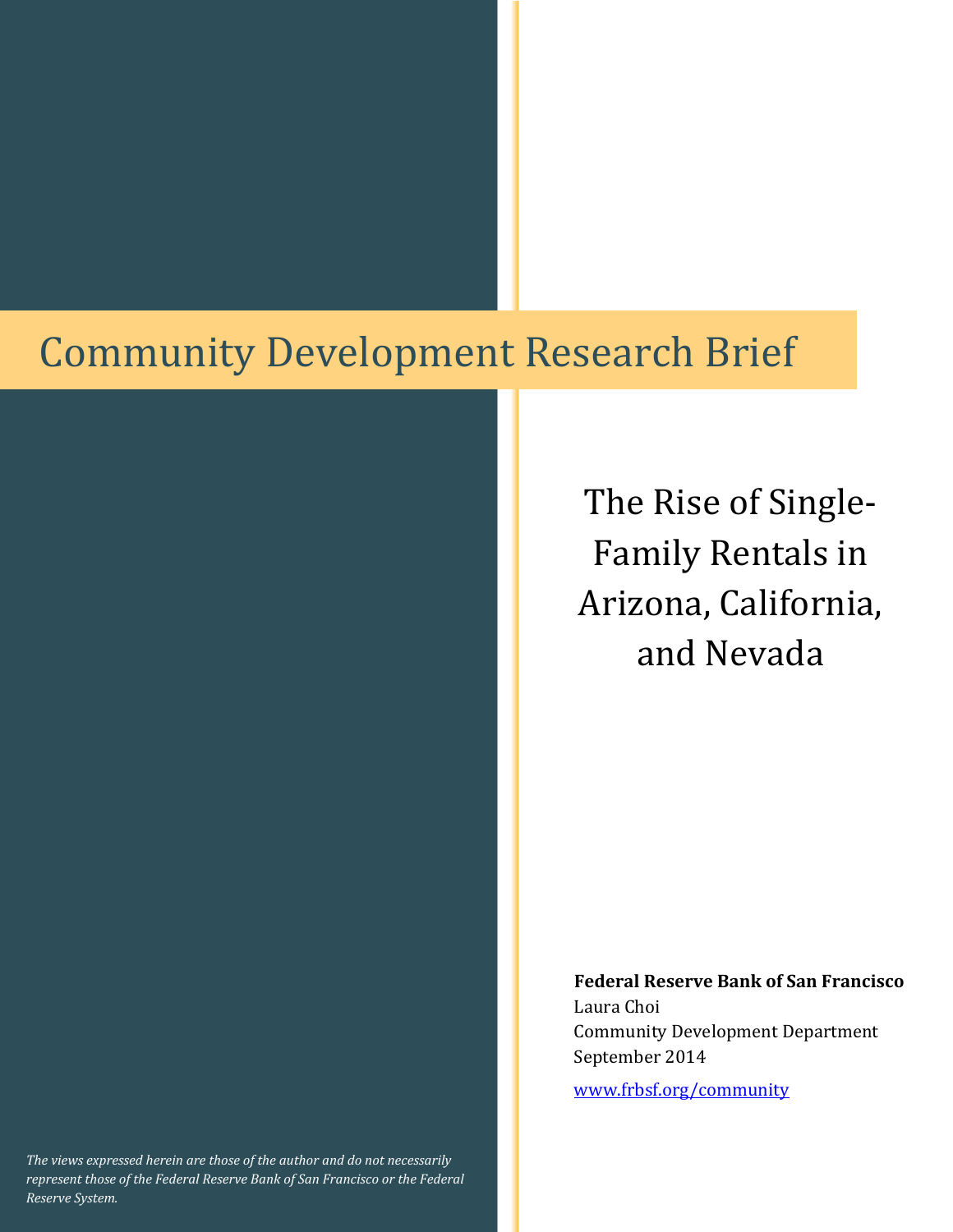## **INTRODUCTION**

The worst of the housing crisis may be behind us, but the recent housing market recovery opens up a number of new community development questions. Of particular concern is the potential impact of investor purchases of single-family residences, especially in hard-hit neighborhoods that experienced severe price depreciation and offered an abundant supply of distressed property. According to Harvard's Joint Center for Housing Studies, more than 3.0 million homes switched on net from the owner-occupied to the rental stock nationally between 2007 and  $2011<sup>1</sup>$  Much of this switch was driven by resident owners losing their homes during the foreclosure crisis.

Figure 1 below shows the homeownership rate for Arizona, California and Nevada, relative to the U.S., from 2000 to 2012.<sup>2</sup> These three states, which are part of the Federal Reserve's  $12<sup>th</sup>$  District, were particularly hard-hit by the foreclosure crisis and suffered greater homeownership losses, relative to the nation as a whole. From their peaks in 2006 to the most recent data available for 2012, the homeownership rate in Arizona, California and Nevada fell 6.3 percentage points (pp), 5.7 pp, and 10.0 pp, respectively. Over the same period, the U.S. homeownership rate fell just 3.6 pp. Given that foreclosures were more concentrated among low-income neighborhoods, the losses in homeownership in these areas were even more severe.





<sup>&</sup>lt;sup>1</sup> Joint Center for Housing Studies. 2013. America's Rental Housing: Evolving Markets and Needs. Harvard University. Available at http://www.jchs.harvard.edu/americas-rental-housing.

<sup>&</sup>lt;sup>2</sup> Current Population/Housing Vacancies and Homeownership Survey. U.S. Census Bureau.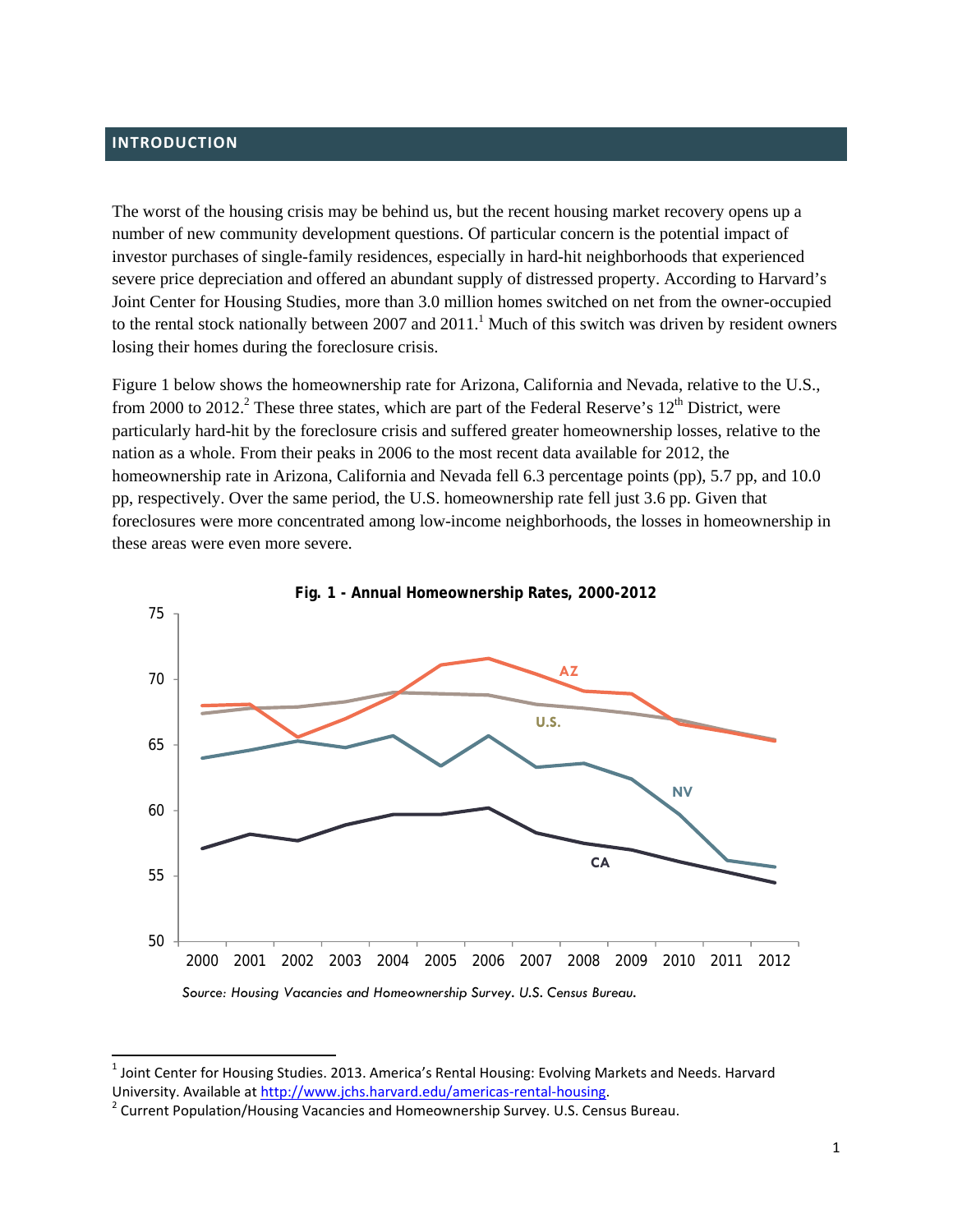This decline in homeownership has been accompanied by growth in rental demand. The renter share of all U.S. households increased from 31 percent in 2004 to 35 percent in 2012.<sup>3</sup> National data suggest that this increase in rental demand has been met by growth in the market share of single-family rentals since the housing bust. Single-family homes have traditionally made up a sizeable share of the rental housing stock, but this share is growing in many markets in the wake of the foreclosure crisis. From 2005 to 2010, single-family units as a share of the renter-occupied stock grew from 30.8 percent to 33.5 percent, which was the largest increase among all rental property types.<sup>4</sup> Single-family rental housing has become the fastest growing component of the rental market. This trend of growing absentee ownership raises important community development questions around the issues of neighborhood stabilization, rental costs, property maintenance, and lost asset building opportunities for potential first-time homebuyers.<sup>5</sup>

A variety of sources seem to suggest that institutional investors are slowing down their acquisitions of single-family homes for rental as a result of home price appreciation and limited inventory. Purchases by institutional investors, defined as entities that acquire at least 10 properties in a calendar year, accounted for 5.6 percent of all U.S. residential sales in the first quarter of 2014, down from 7.0 percent a year prior, which is the lowest level since the first quarter of  $2012$ .<sup>6</sup> A recent Bloomberg News article quoted Jonathan Gray, global head of real estate for the large institutional investor Blackstone Group LP, as saying, "The institutional wave has passed... It's at a much lower level than it was 12 or 24 months ago."<sup>7</sup> Some institutional investors are expanding their involvement in the single-family rental market by providing financing to smaller landlords. Earlier this year, Blackstone's B2R Finance LP originated its first loan for \$5.7 million and Colony American Homes formed a joint-venture with plans to originate \$1 billion in landlord financing this year; both companies plan to package the loans as mortgage-backed securities.<sup>8</sup> While the institutional wave of acquisitions may have passed, the effects of these purchases linger.

These rapid shifts in non-resident ownership have dramatically changed the housing landscape in communities across the country. The long-term effects of this tenure shift in single-family homes from owner-occupied to rental remain to be seen, but communities are still seeking to understand the extent to which these changes have taken place at the local level. This Research Brief examines trends in rental housing composition in Arizona, California and Nevada and takes a closer look at local areas that have seen the fastest growth in single-family rentals. These three states were hit particularly hard by the foreclosure crisis and have major markets that have been impacted by investor purchases.

<sup>&</sup>lt;sup>3</sup> Joint Center for Housing Studies. 2013. America's Rental Housing: Evolving Markets and Needs. Harvard University.<br><sup>4</sup> Ryan Kurth, "Single-Family Rental Housing—The Fastest Growing Component of the Rental Market" *Fann* 

<sup>(2,1),</sup> March 16, 2012.<br> $5$  For more information on investor ownership concerns, see: Sarah Treuhaft, Kalima Rose, and Karen Black, "When Investors<br>Buy Up the Neighborhood," PolicyLink April 2010.

<sup>&</sup>lt;sup>6</sup> RealtyTrac Q1 2014 U.S. Institutional Investor & Cash Sales Report.<br><sup>7</sup> John Gittelsohn and Heather Perlberg, "Blackstone's Home Buying Binge Ends as Home Prices Surge: Mortgages" Bloomberg *News*. March 14, 2014.<br><sup>8</sup> Ibid.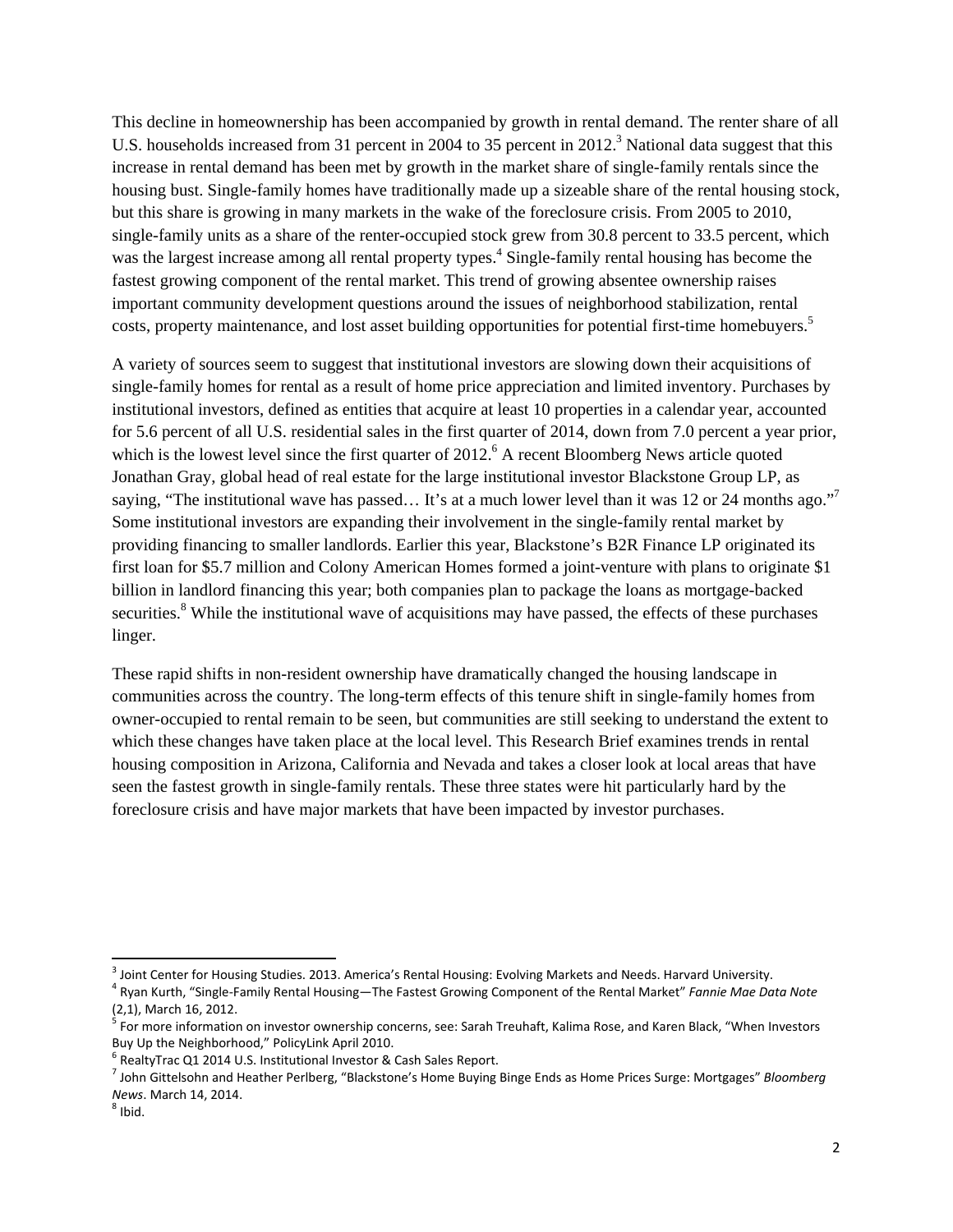#### *ABOUT THE DATA*

For purposes of this report, a single-family residence is defined as a one-unit structure, including both detached and attached units, such as townhomes. Smaller multi-unit rentals where an owner may reside in one of the units, such as duplexes and triplexes, are considered in a separate category. This allows us to focus on the growth of the subset of rental units in which an owner is not in residence. The state level analyses rely on the 1-year estimates, while the county level analyses use the 3-year estimates in order to achieve greater accuracy at the more local level. The ACS data used in this report can only tell us about changes in the market share of single-family rentals—they do not provide precise estimates of investor purchases. The ACS does not distinguish between owner types; we cannot gauge the extent to which properties are owned by institutional versus individual investors, or which markets have been most impacted by large-scale institutional purchases. However, in the absence of investor purchase data at the local level, the ACS data allows us to see where non-owner residency among single-family homes is growing the fastest. Our hope is that the availability of data on single-family residential tenure at the more local level will spur conversations among community developers seeking to better understand these trends and their potential impacts on LMI populations. The remainder of this report examines the growth of single-family rentals in local markets in Arizona, California and Nevada.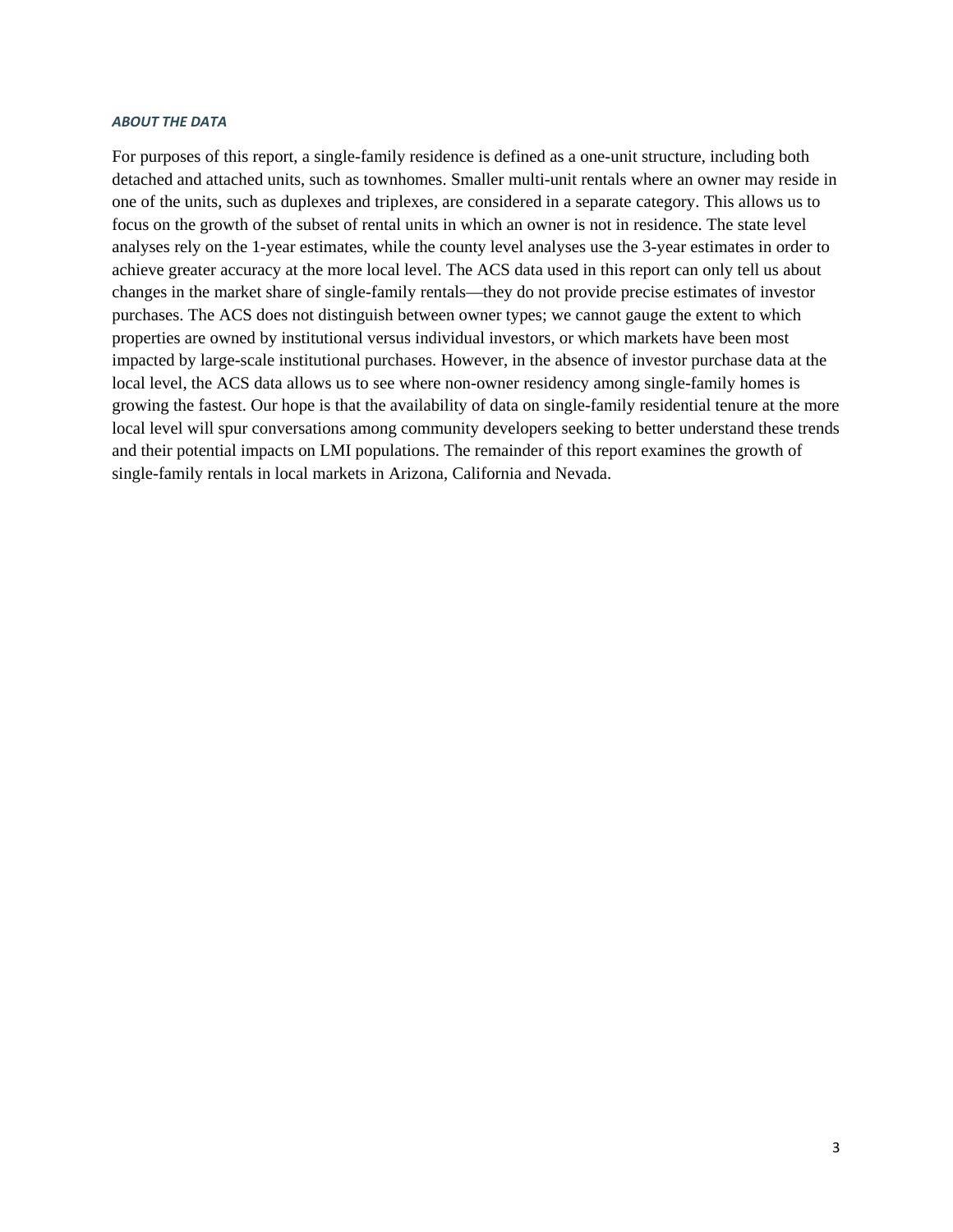## **ARIZONA**



**Fig. 2 - Distribution of Renter-Occupied Housing Stock (Arizona)**

As seen in Figure 2, single-family units made up a growing share of the rental housing stock in Arizona, from 36.9 percent in 2007 to 43.8 percent in 2012. The shares of all other types of rental housing declined over this period, as seen in Figure 3, with multifamily rentals with 5-19 units seeing the largest decline. Of the three states profiled in this report, Arizona was the only state to see market share declines in all types of multi-family housing, which helps to explain the relatively large growth of single-family rental market share.

*Note: Other includes mobile home, RV, boat, van, etc. Source: American Community Survey, 1-year estimates* 



## **Fig. 3 - Change in Rental Market Share by Units in Structure 2007 vs. 2012 (Arizona)**

*Note: Other includes mobile home, RV, boat, van, etc. Source: American Community Survey, 1-year estimates*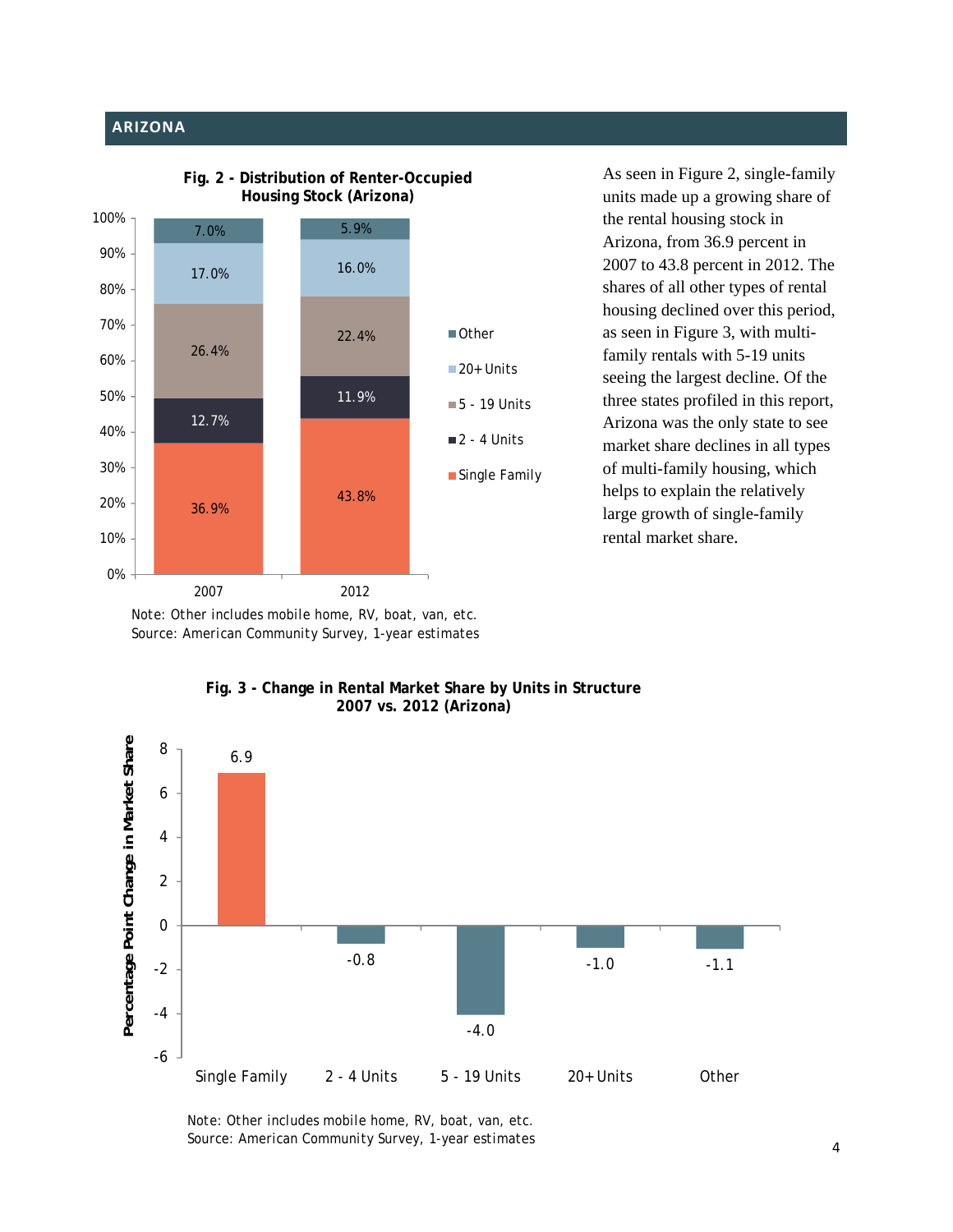The data reveal greater variation in the market share of single-family rentals at the county level. In 2012, single-family units made up roughly 40 percent of all rental units in Pima and Maricopa Counties, but 66 percent of all rentals in Pinal County (Pima County makes up the Tucson MSA; Maricopa and Pinal make up the Phoenix-Mesa-Glendale MSA). In Pinal County, the overall number of rental units (of any size) increased by 18.7 percent, while the number of single-family rentals increased by 80.4 percent. Figure 4 shows the percentage point change in the market share of single-family rentals during this period, further demonstrating the rapid tenure change taking place in Pinal County. The rental market share of singlefamily rentals jumped from 43.4 percent in 2007 to 66.0 percent in 2012, an increase of 22.6 pp, far outpacing Pima and Maricopa Counties, both of which were already above the statewide change of 6.9 pp.





*Source: American Community Survey, 3-year estimates* 

Pinal is situated between Phoenix and Tucson and suburban growth from these major metros spilled over into the County during the housing boom. The County experienced rapid population growth, almost doubling between 2000 and 2010, and home prices in the metro area rose 127 percent from January 2000 through June 2006, the peak of the market.<sup>9</sup> The foreclosure crisis hit the Phoenix metro area particularly hard, with Pinal County experiencing a higher foreclosure rate than Maricopa (where the City of Phoenix is located), as seen in Figure 5 below.

<sup>&</sup>lt;sup>9</sup> CNN. "Fastest Growing U.S. Counties" Available at http://money.cnn.com/galleries/2010/real\_estate/1006/gallery.fastest\_growing\_US\_counties/2.html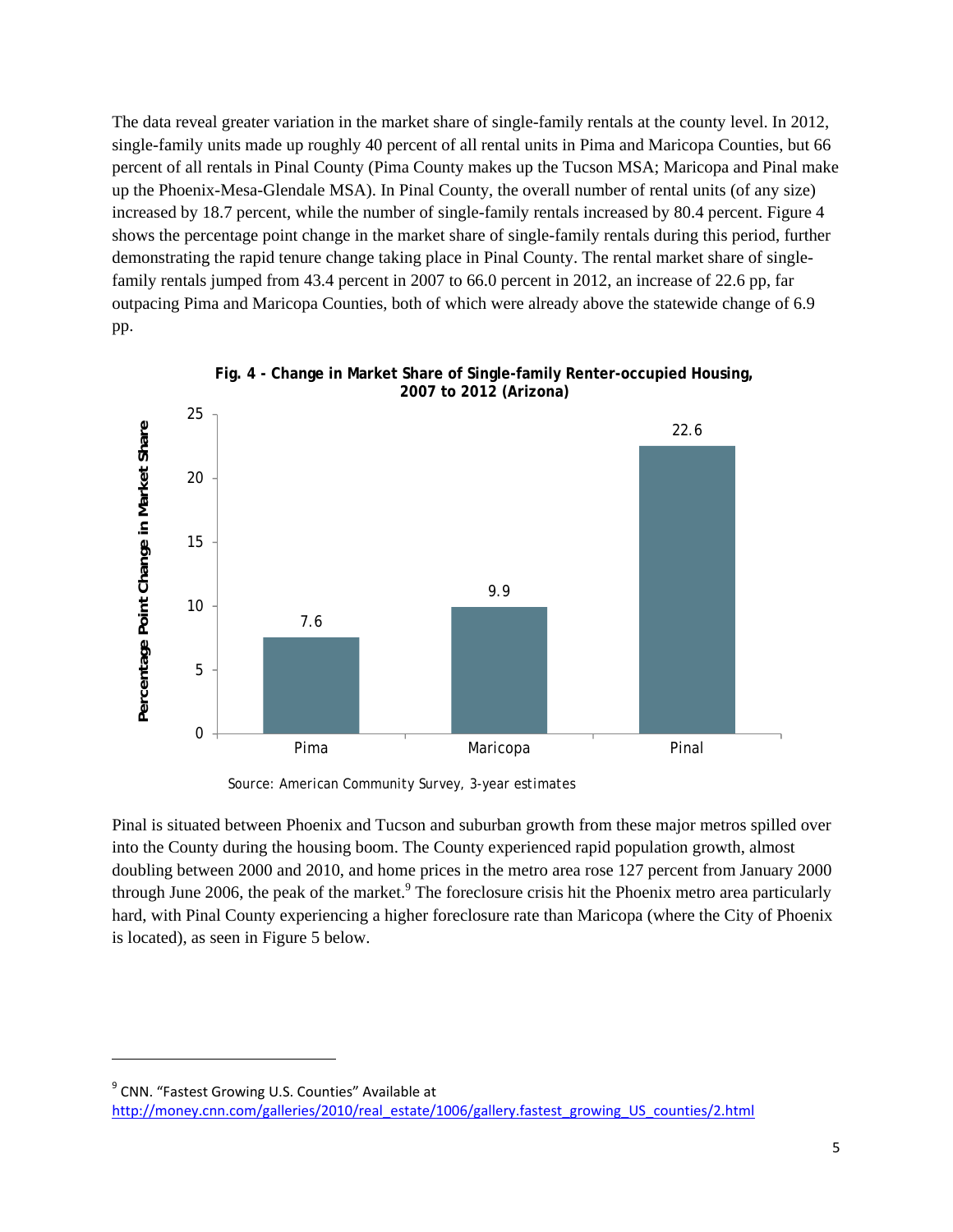

*Source: LPS (Lender Processing Services Inc.) Applied Analytics*

The rapid growth of single-family rental housing likely contributed to an oversupply of rental units, as the rental vacancy rate increased in all three counties from 2007 to 2012, as seen below in Figure 6. Pinal County saw the largest increase in rental vacancy, growing to 12.3 percent in 2012. These figures represent vacancies across all rental unit types.



**Fig. 6 - Rental Vacancy Rate, 2007 vs. 2012 (Arizona)**

*Source: American Community Survey, 3-year estimates*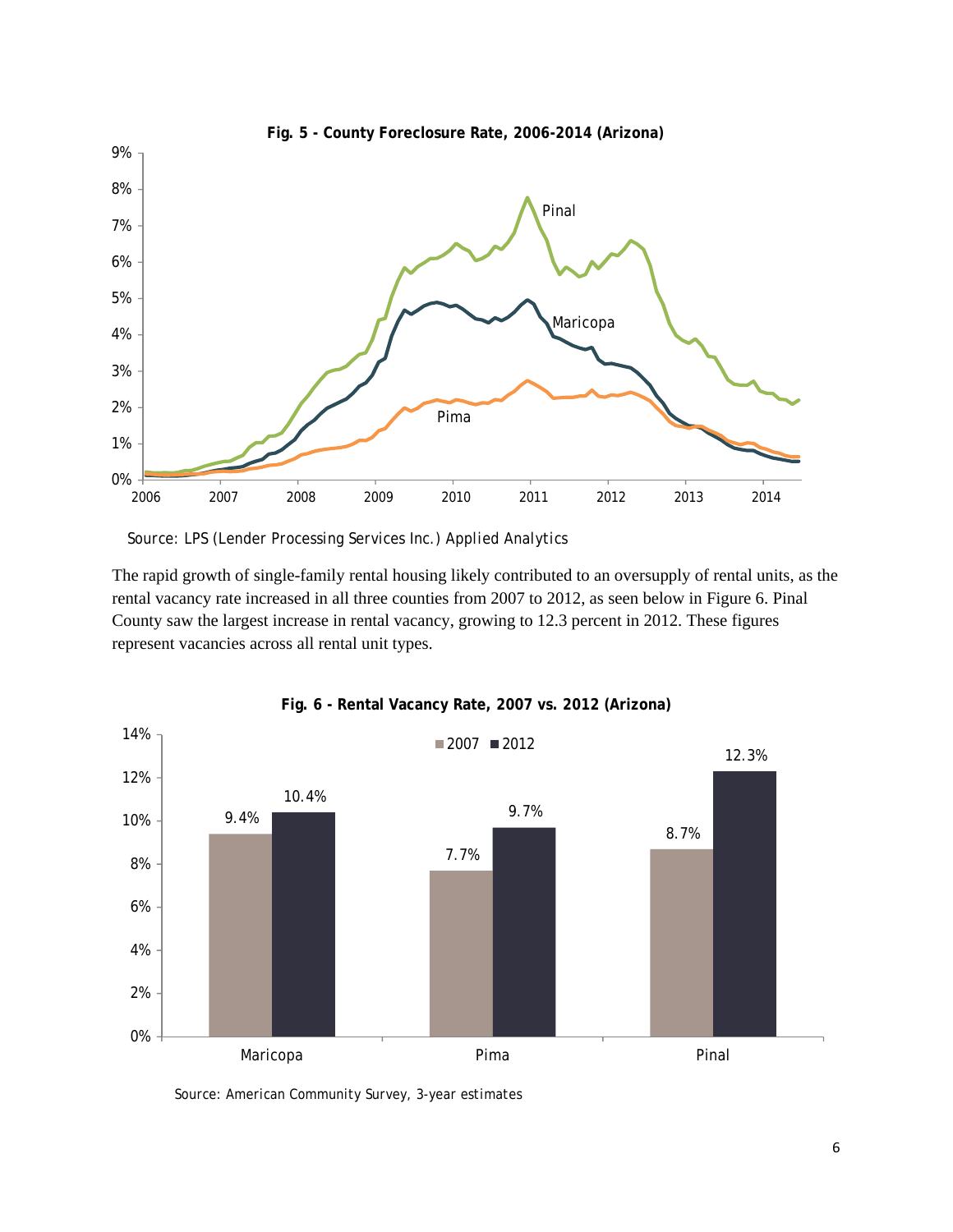One of the outstanding concerns around the tenure change of single-family homes is the impact on rents, particularly for LMI households that are likely already cost-burdened. Figure 7 below shows cost burden among single-family renter households for 2007 and 2012. The share of renters that are cost burdened increased slightly in Maricopa but decreased slightly in Pima. However, Pinal County saw a dramatic increase in the share of single-family renters that are cost burdened. It's important to note that the data only show cost burden, not trends in absolute rent; these trends are influenced by a combination of changes in rental costs as well as changes in the household incomes of single-family renters. However, the dramatic increase in rental burdens in Pinal County warrants further exploration, particularly the impact on lower-income renters.



**Fig. 7 - Share of Single-Family Renters that Are Cost Burdened\* (Arizona)**

*\*Defined as spending more than 30% of income on rent Source: American Community Survey 3-year estimates*

Across multiple indicators, Pinal County's housing market appears to be undergoing the most dramatic changes. Given its position as a "bedroom community" to the both the Phoenix and Tucson metro areas, the rapid growth in population and housing during the boom have made it more susceptible to these shifts in the post-recessionary period.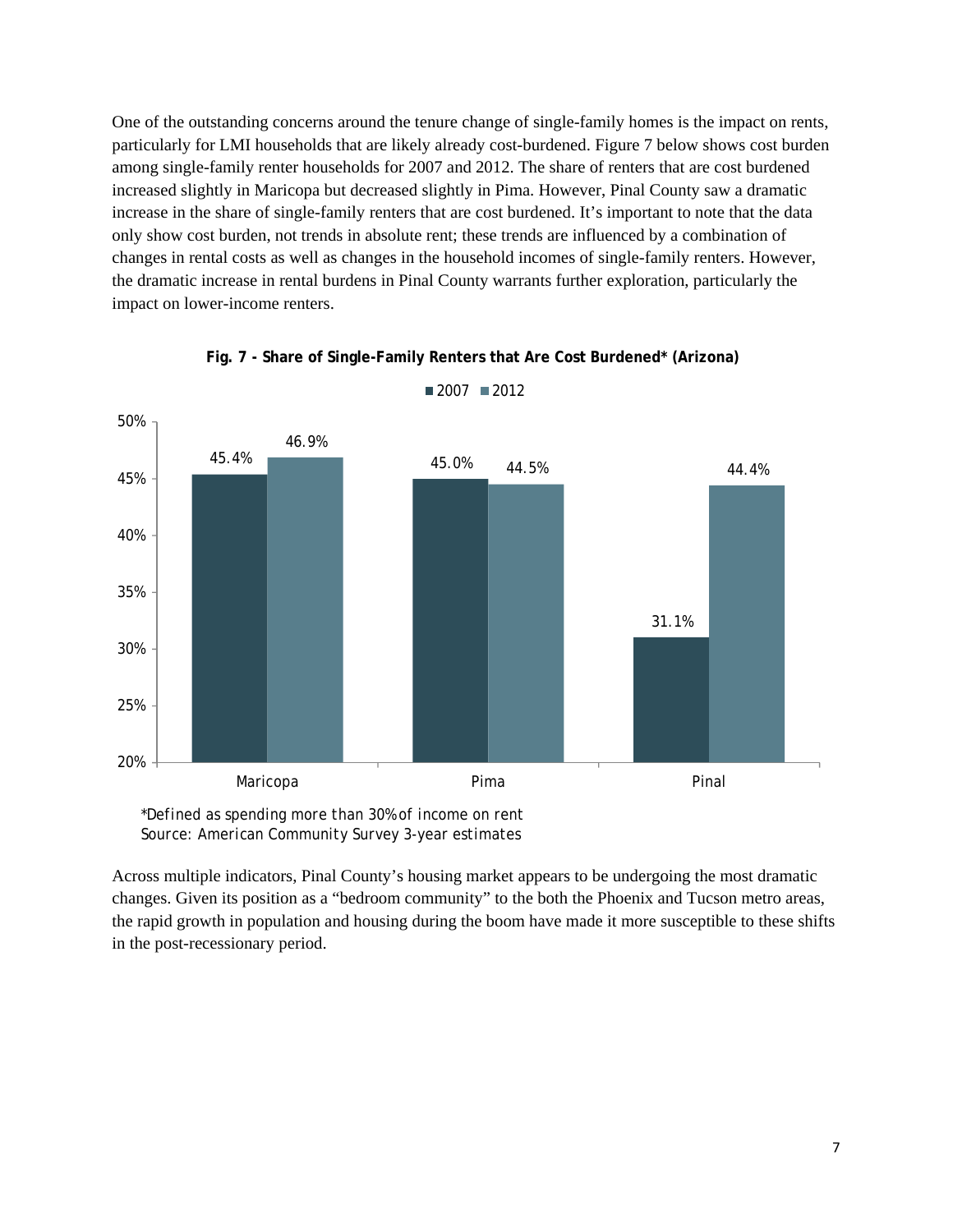# **CALIFORNIA**



**Fig. 8 - Distribution of Renter-Occupied Housing Stock (California)**

As seen in Figure 8, singlefamily units made up a growing share of the rental housing stock in California, from 34.1 percent in 2007 to 37.0 percent in 2012. In contrast, rentals with 2-4 units and 5-19 units lost market share, as seen in Figure 9, while multifamily properties with 20+ units and other types of rentals remained basically unchanged. Given the variation in the state's regional housing markets, the following sections examine these trends in the Bay Area, the Central Valley, and Southern California.

*Note: Other includes mobile home, RV, boat, van, etc. Source: American Community Survey, 1-year estimates* 



**Fig. 9 - Change in Rental Market Share by Units in Structure**

*Note: Other includes mobile home, RV, boat, van, etc. Source: American Community Survey, 1-year estimates*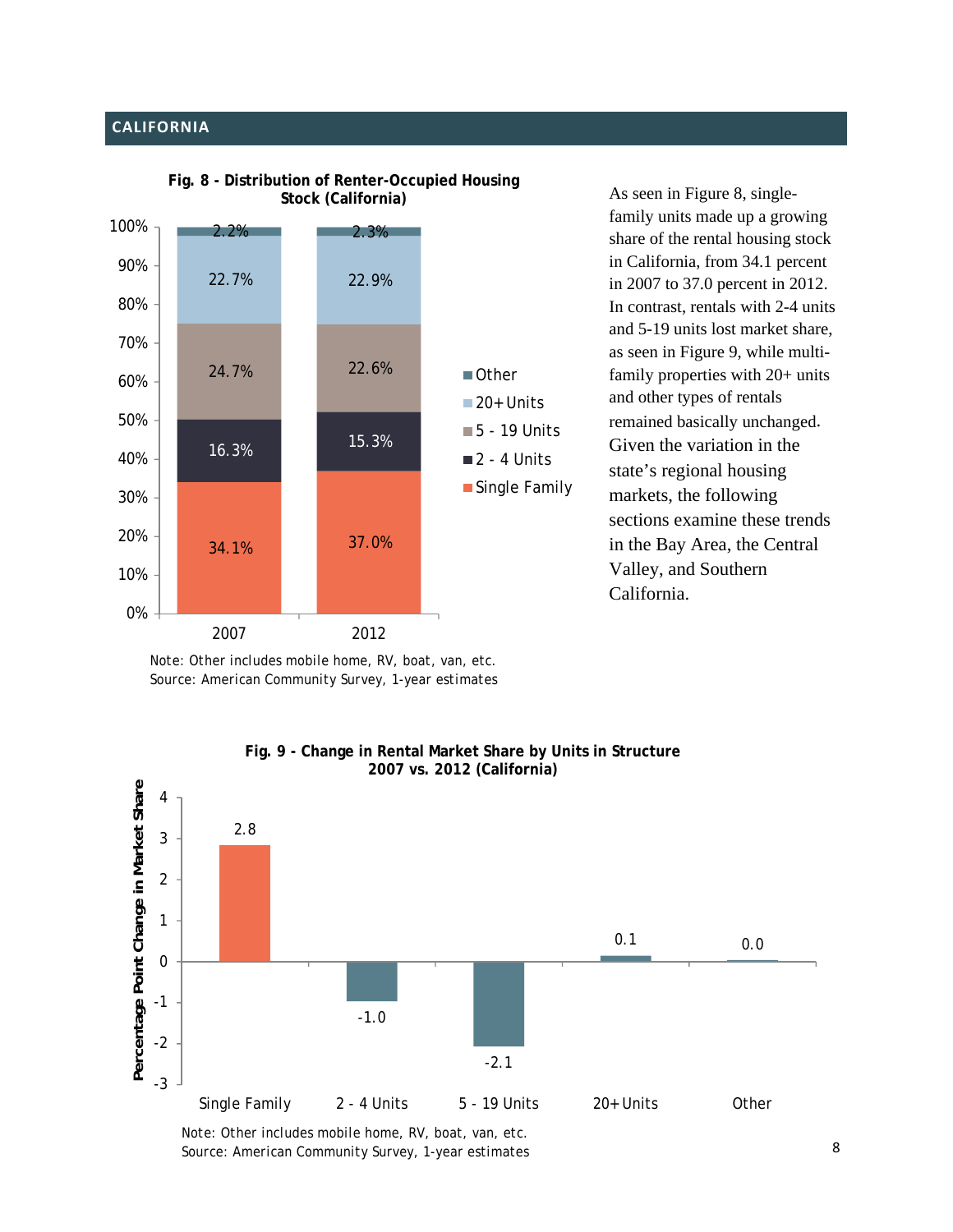#### *BAY AREA*

At the regional level, tenure changes in single-family homes vary by county, as seen below in Figure 10 for the Bay Area. Single-family rentals lost slight market share in San Mateo and San Francisco Counties; some of this market share loss appears to have been captured by growth in small multi-family rentals with 2-4 units. The counties that experienced the largest growth in single-family rental market share were Napa, Solano, and Contra Costa Counties, which saw growth of 4.8 pp, 6.8 pp, and 7.5 pp, respectively. These figures are noticeably larger than the statewide average change of 2.8 pp.





*Source: American Community Survey 3-year estimates*

Solano and Contra Costa Counties, located in the East Bay of the SF Bay Area region, were also among the areas hardest-hit by the foreclosure crisis, as seen in Figure 11 below. Fast growing suburbs like Vallejo in Solano County and Brentwood and Antioch in eastern Contra Costa County experienced dramatic price declines and high rates of foreclosure during the crisis and the abundance of distressed properties attracted investors to the area.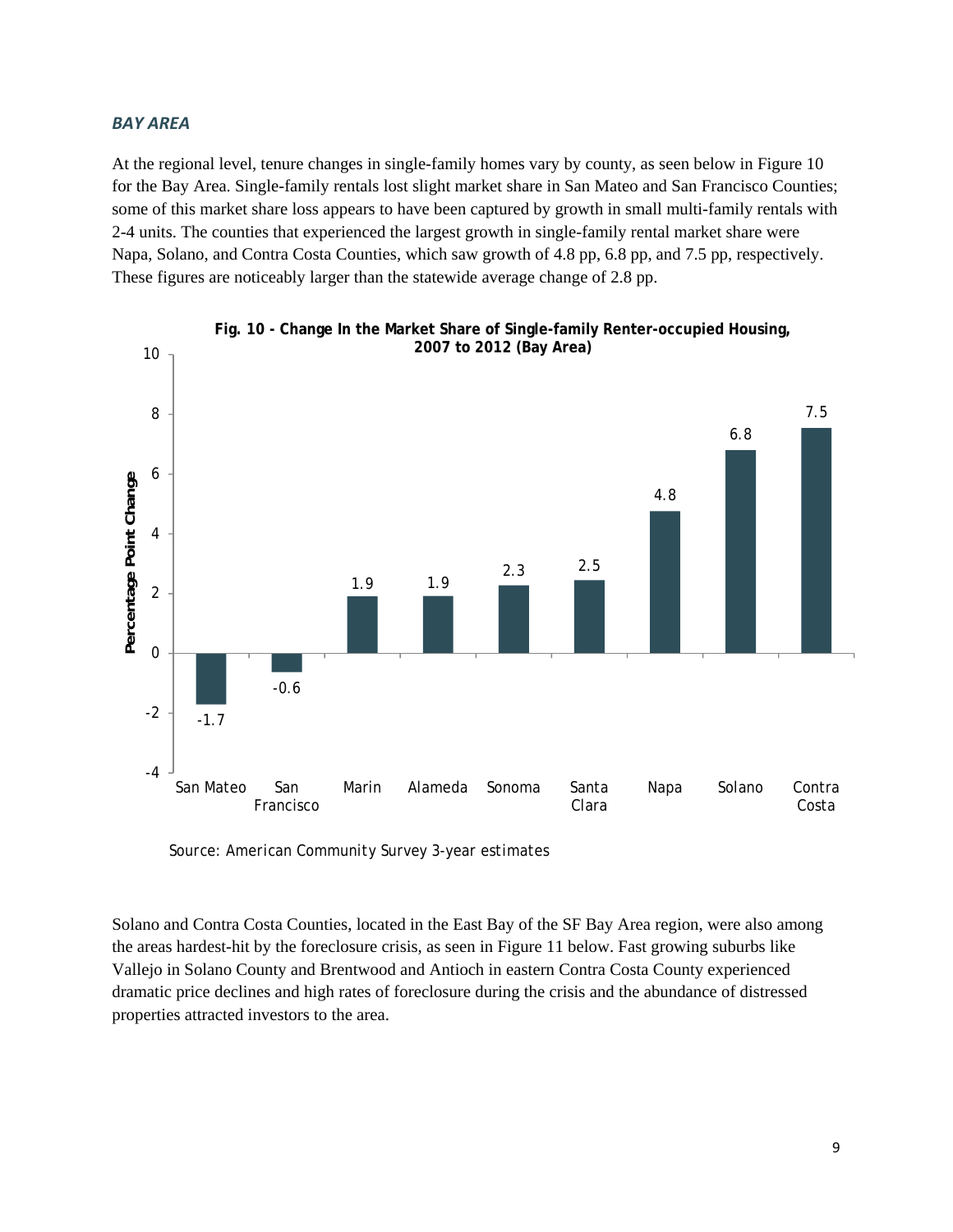

*Source: LPS (Lender Processing Services Inc.) Applied Analytics*

The rental vacancy rate fell in six of the nine Bay Area counties from 2007 to 2012, as seen below in Figure 12, suggesting a tighter rental market across the region. Alameda, San Francisco, and Contra Costa saw the overall largest declines in the rental vacancy rate over this time period. However, Solano, Napa and Contra Costa had the highest rental vacancy rates in the region in 2012. These figures represent vacancies across all rental unit types.



**Fig. 12 - Rental Vacancy Rate (Bay Area)**

*Source: American Community Survey 3-year estimates*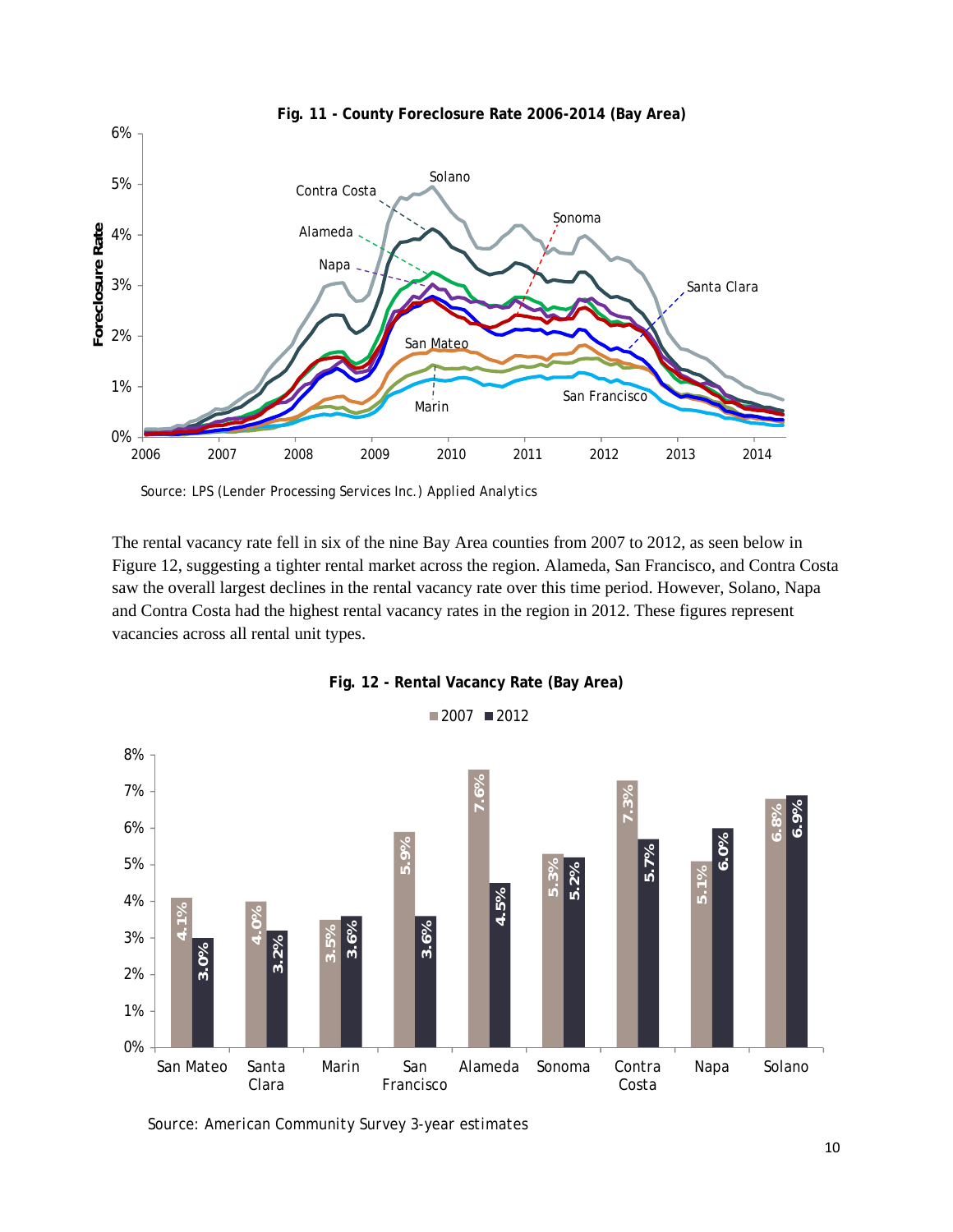One of the outstanding concerns around the tenure change of single-family homes is the impact on rents, particularly for LMI households that are likely already cost-burdened. Figure 13 below shows cost burden among single-family renter households for 2007 and 2012. As expected, there is variation across counties: Napa, San Francisco and Sonoma saw the largest increases in rental burdens among single-family renters, while Contra Costa, Marin and Solano saw decreases. However, the data only show cost burden, not trends in absolute rent; these trends are influenced by a combination of changes in rental costs and the incomes of single-family renter households.



**Fig. 13 - Share of Single-Family Renters that Are Cost Burdened\* (Bay Area)**

*\*Defined as spending more than 30% of income on rent Source: American Community Survey 3-year estimates*

The Bay Area is a diverse region and each submarket faces its own set of housing recovery and demographic challenges. However, across multiple indicators, Contra Costa, Solano, and Napa Counties appear to be experiencing a number of challenges in the post-recessionary period, facing some of the region's largest rental cost burdens, highest rental vacancy and foreclosure rates, and fastest growing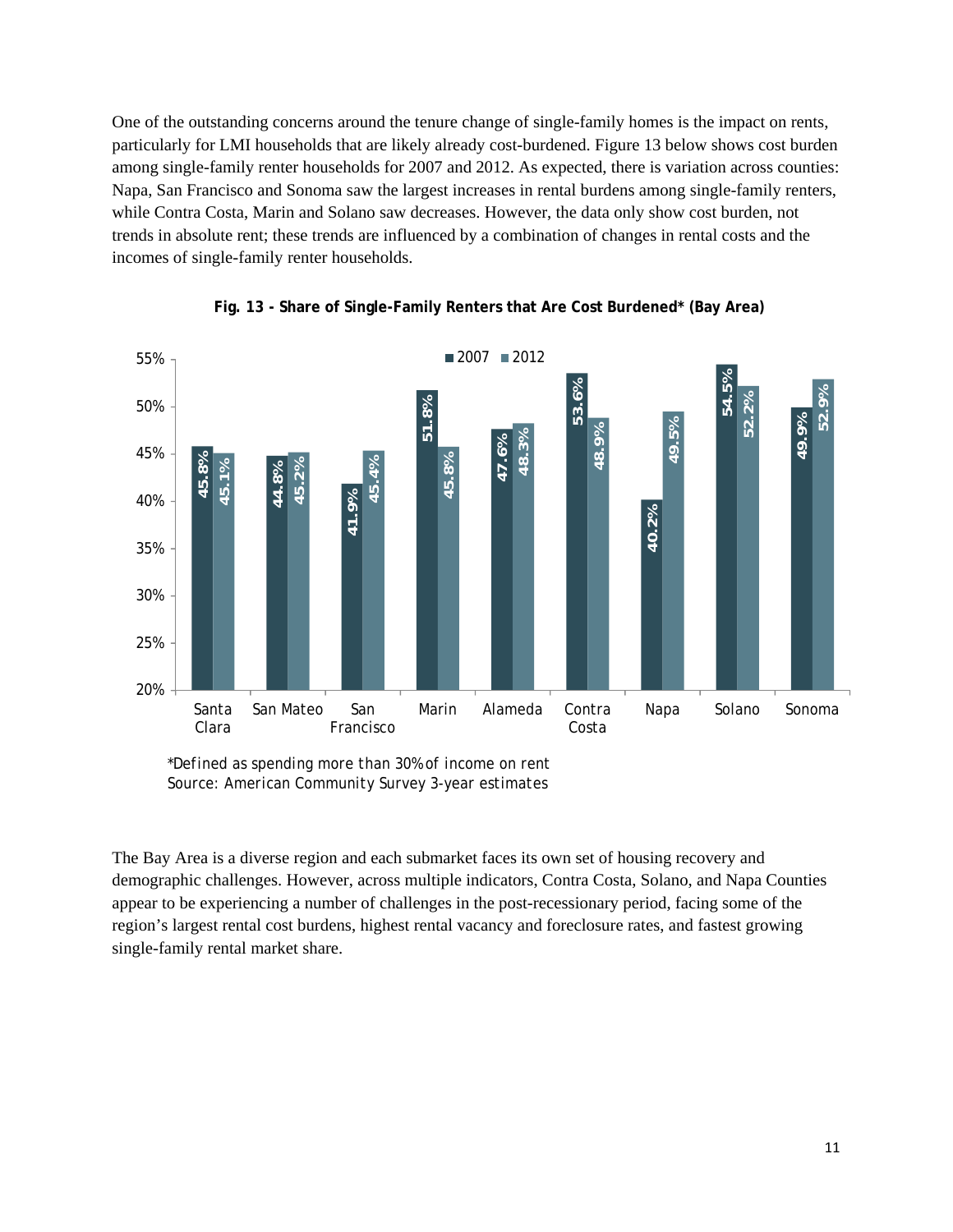### *CENTRAL VALLEY*

Tenure changes in single-family homes vary across the Central Valley, as seen below in Figure 14. In Merced, despite overall growth of 13.6 percent in renter-occupied housing units from 2007 to 2012, single-family rentals lost slight market share; some of this loss appears to have been captured by growth in the market share of duplexes. The counties that experienced the largest growth in single-family rental market share were Sacramento, San Joaquin and Madera Counties, which saw growth of 6.7 pp, 8.9 pp, and 10.1 pp, respectively. These figures are noticeably larger than the statewide average change of 2.8 pp.





In Madera, the number of total renter-occupied units increased seven percent from 2007 to 2012, while the number of single-family rentals increased 26 percent. However, Madera's housing stock is heavily concentrated in single-family homes; in 2012, 84 percent of all housing units were single-family. In contrast, Sacramento and Fresno have a more diverse range of housing types, with 72 percent and 71 percent, respectively, of all housing units being single-family in 2012. Given that there is more variation in the types of housing stock in these areas, the relatively large market share growth of single-family rentals is notable. Fresno saw a decline in the overall number of smaller multi-family rentals with two to four units over the period.

Relative to other regions in the state, the foreclosure crisis hit the Valley particularly hard, as seen below in Figure 15. Merced, San Joaquin and Stanislaus Counties experienced the highest foreclosure rates throughout the housing bust, with Merced reaching a peak foreclosure rate of 7.6 percent in mid-2009. The region has since seen dramatic improvements in foreclosures, with most counties presently hovering around one percent.

*Source: American Community Survey 3-year estimates*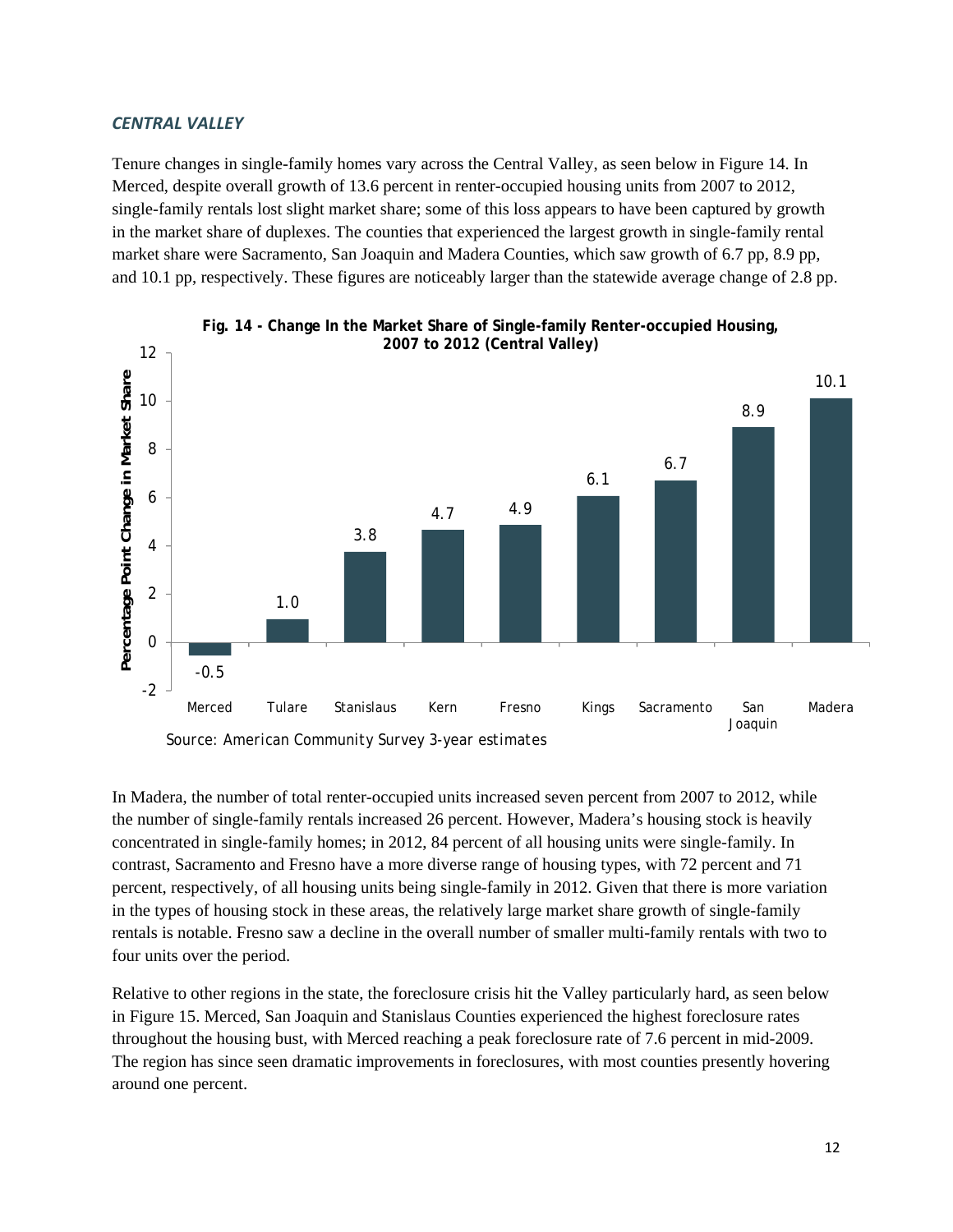

**Fig. 15 - County Foreclosure Rate 2006 - 2014 (Central Valley)**

The rental vacancy rate increased in five of the nine Valley counties from 2007 to 2012, as seen below in Figure 16. Madera, Fresno and Merced saw the overall largest increases in the rental vacancy rate over this time period. These three counties also had the highest rental vacancy rates in the region as of 2012. These figures represent vacancies across all rental unit types.



*Source: American Community Survey 3-year estimates*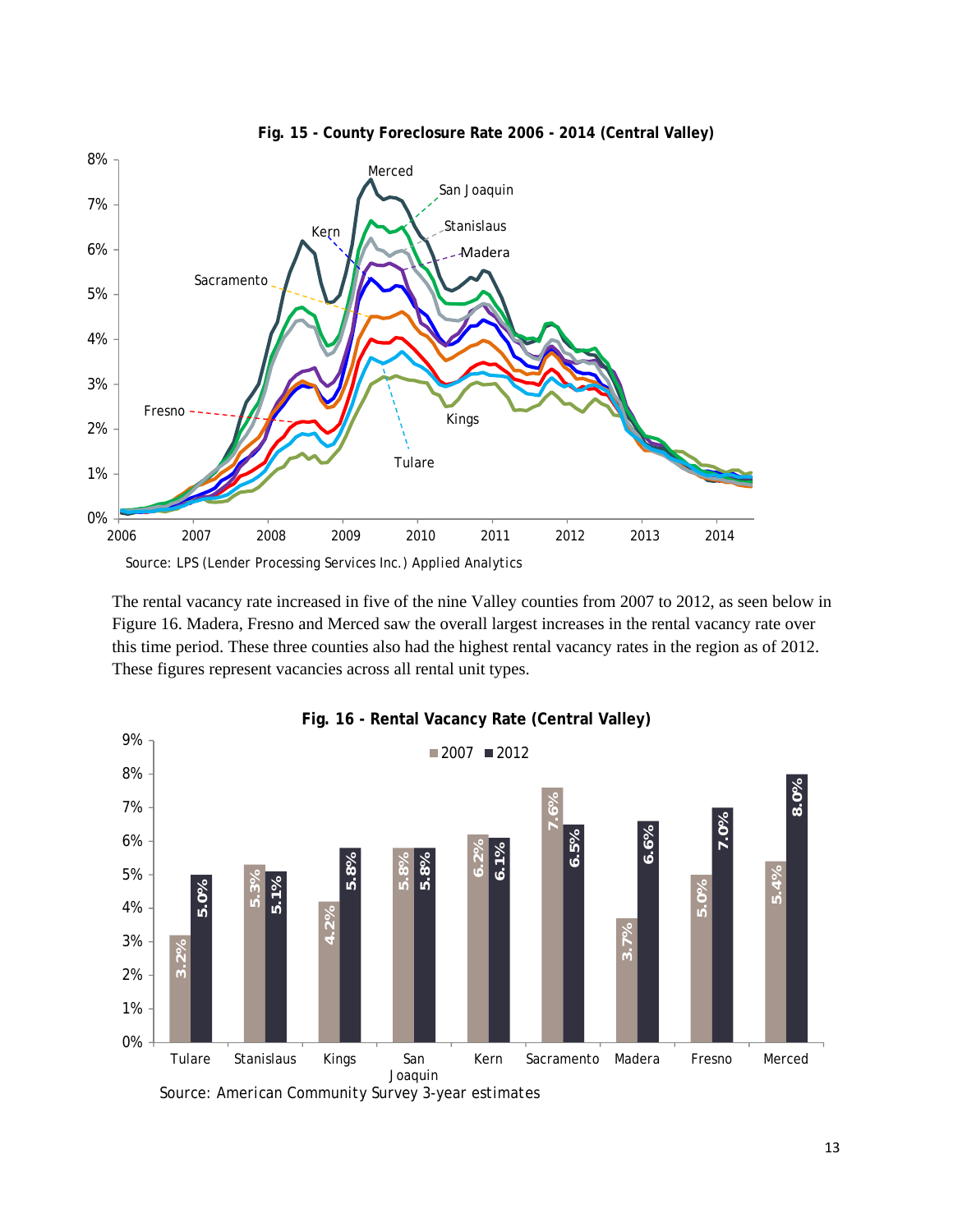One of the outstanding concerns around the tenure change of single-family homes is the impact on rents, particularly for LMI households that are likely already cost-burdened. Figure 17 below shows cost burden among single-family renter households for 2007 and 2012. As expected, there is variation across counties: Tulare, Kern, and San Joaquin Counties saw the largest increases in rental burdens among single-family renters, while Kings, Madera, and Fresno saw the largest decreases. Across the region, the largest shares of single-family renters are cost burdened in Stanislaus, San Joaquin, and Sacramento Counties. However, the data only show cost burden, not trends in absolute rent; these trends are influenced by a combination of changes in rental costs and the incomes of single-family renter households.



**Fig. 17 - Share of Single-Family Renters that Are Cost Burdened\* (Central Valley)**

*\*Defined as spending more than 30% of income on rent Source: American Community Survey 3-year estimates* 

The trends in the Valley are more difficult to untangle, relative to other regions in the state. For example, Merced saw a decline in single-family rental market share, despite having the region's highest foreclosure rate, and it has the region's highest rental vacancy rate as of 2012. Merced also saw the region's largest price declines during the bust.<sup>10</sup> Overall, Merced's housing market was extremely fragile during the time when investors were doing the most acquisitions. In contrast, a relatively stronger market like Sacramento saw faster growth in single-family market share, declining rental vacancy rates, and increases in singlefamily rental cost burden.

<sup>&</sup>lt;sup>10</sup> Federal Reserve Bank of San Francisco. 2014.  $12^{th}$  District: Housing and Labor Market Trends. Available at http://www.frbsf.org/community-development/files/California-07 14.pdf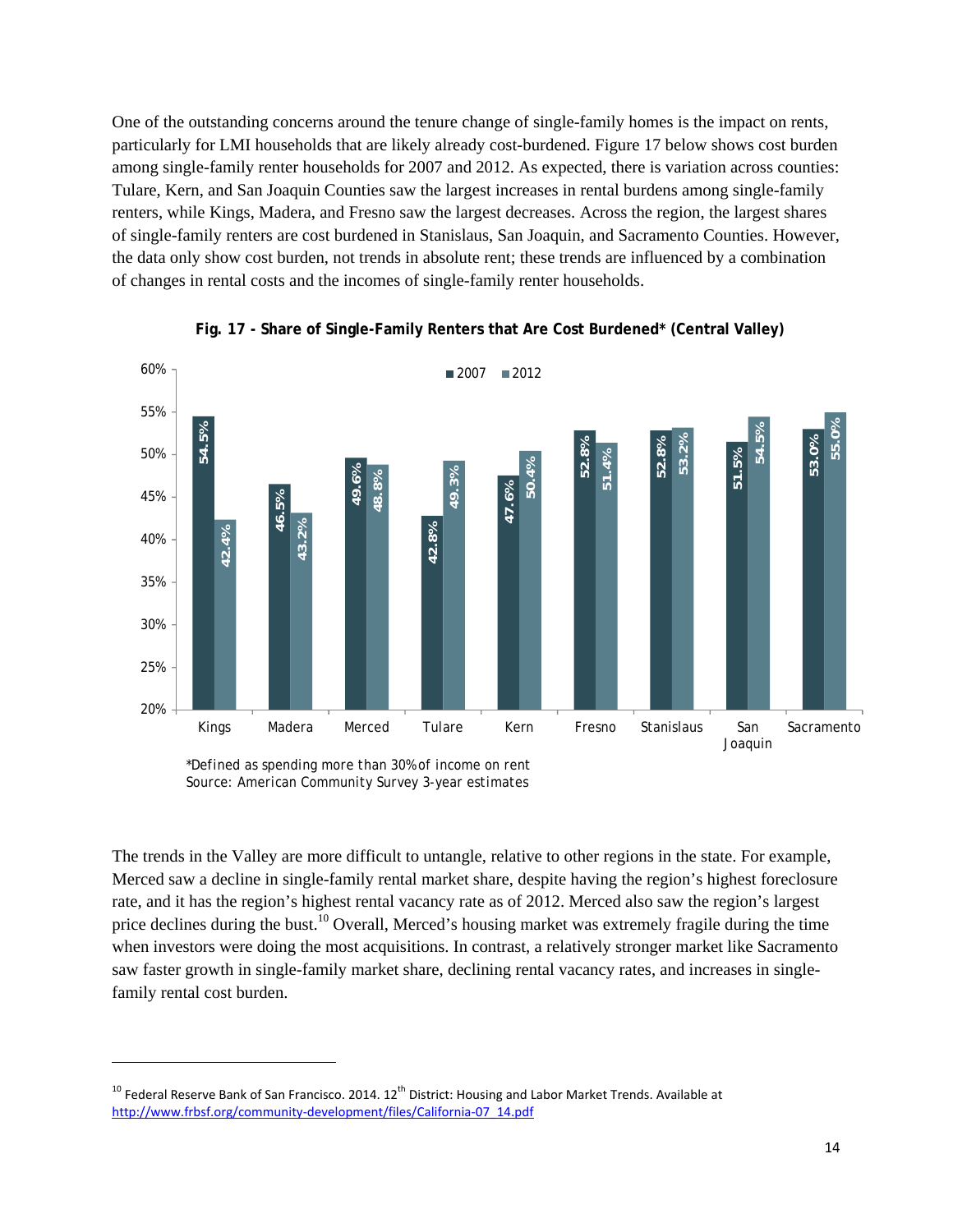### *SOUTHERN CALIFORNIA*

Tenure changes in single-family homes vary across Southern California, as seen below in Figure 18. Single-family rentals gained market share from 2007 to 2012 across the entire region. The counties that experienced the largest growth in single-family rental market share were Orange, San Bernardino, and Riverside Counties, which saw growth of 4.4 pp, 4.8 pp, and 8.5 pp, respectively. Single-family rentals are more heavily concentrated in the Inland Empire; in 2012, single-family units made up 49.6 percent and 47.2 percent of all rental units in Riverside and San Bernardino Counties, respectively. In contrast, single-family units made up just 29 percent of all rental units in Orange County in 2012; large multifamily rentals with 50 or more units had the next largest rental market share of 19 percent.





*Source: American Community Survey 3-year estimates*

Riverside County saw rapid population and housing growth during the boom, as many residents from Los Angeles and Orange Counties moved inland in search of more affordable homes. The overall number of occupied housing units in Riverside increased 6.6 percent from 2007 to 2012, compared to 2.1 percent in Orange County and 1.7 percent in San Bernardino County. Riverside was also the hardest-hit in the region in terms of foreclosures, as seen in Figure 19 below.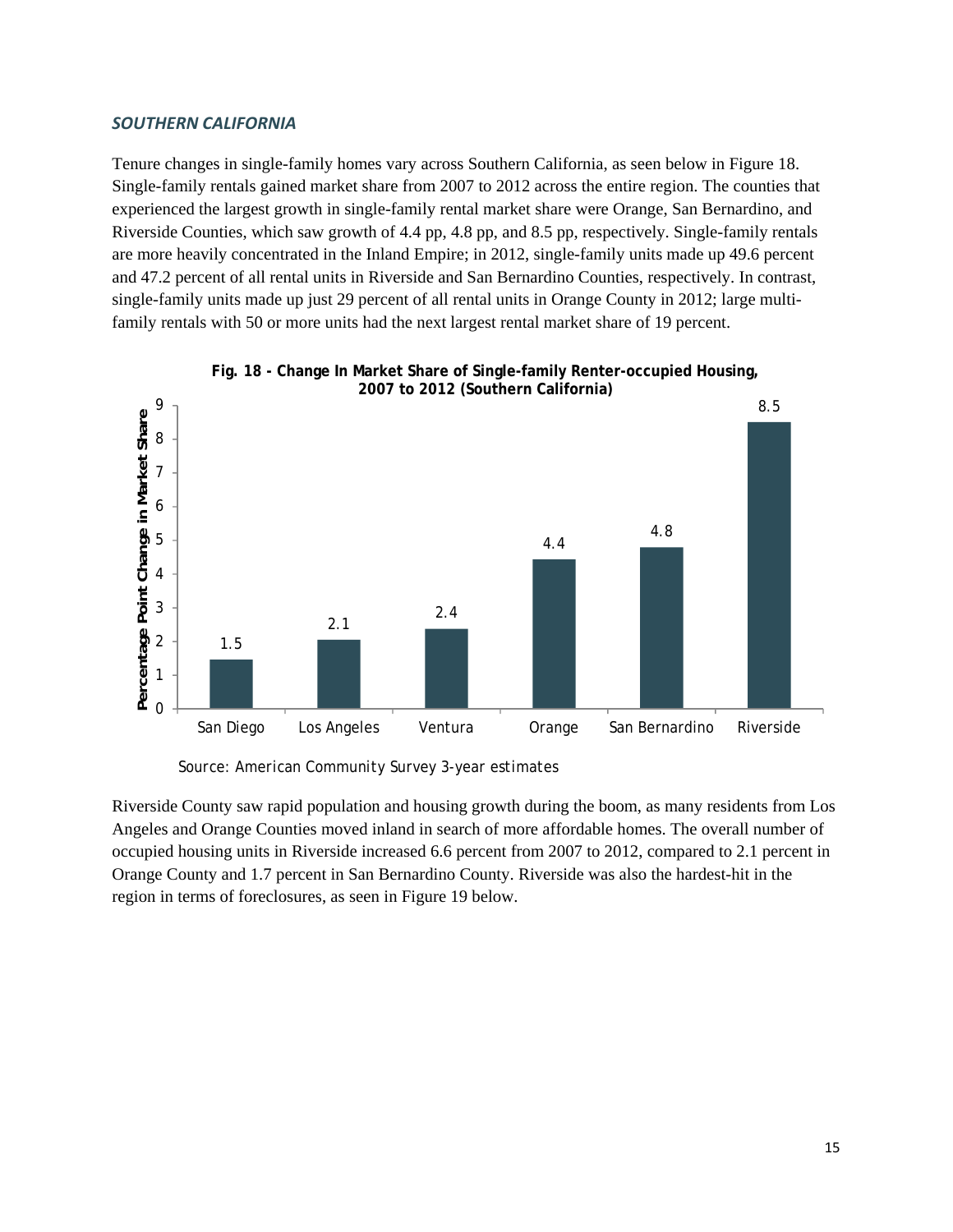

The rental vacancy rate increased across all counties in the Southern California region from 2007 to 2012, as seen below in Figure 20. San Bernardino and Riverside saw the overall largest increases over this time period and also had the highest rental vacancy rates in the region as of 2012, likely driven by an oversupply of single-family rental housing. These figures represent vacancies across all rental unit types.



## **Fig. 20 - Rental Vacancy Rate (Southern California)**

*Source: American Community Survey 3-year estimates*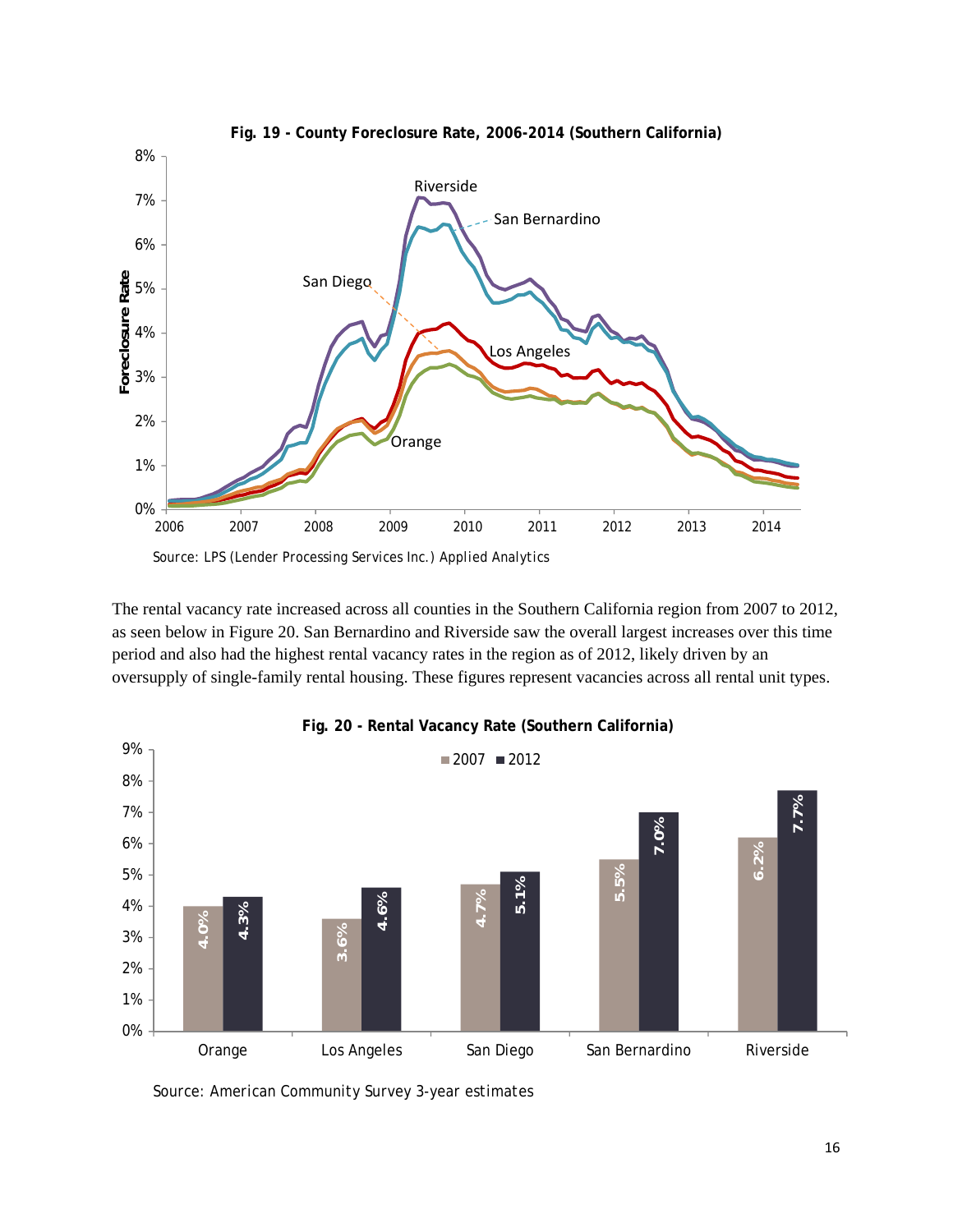One of the outstanding concerns around the tenure change of single-family homes is the impact on rents, particularly for LMI households that are likely already cost-burdened. Figure 21 below shows cost burden among single-family renter households for 2007 and 2012. All Southern California counties saw increases in single-family rental cost burden, with Orange, Los Angeles and San Bernardino Counties experiencing the largest increases. Within the region, Riverside and Los Angeles Counties have the largest share of single-family renters that were cost burdened in 2012, both at 57.0 percent. However, the data only show cost burden, not trends in absolute rent; these trends are influenced by a combination of changes in rental costs and the incomes of single-family renter households.



**Fig. 21 - Share of Single-Family Renters that Are Cost Burdened\* (Southern California)**

 $2007$  2012

Overall, Riverside is contending with a number of housing challenges in this post-foreclosure period. It has seen the region's fastest growth in single-family rental market share as well as rental vacancy rate,

*<sup>\*</sup>Defined as spending more than 30% of income on rent Source: American Community Survey 3-year estimates*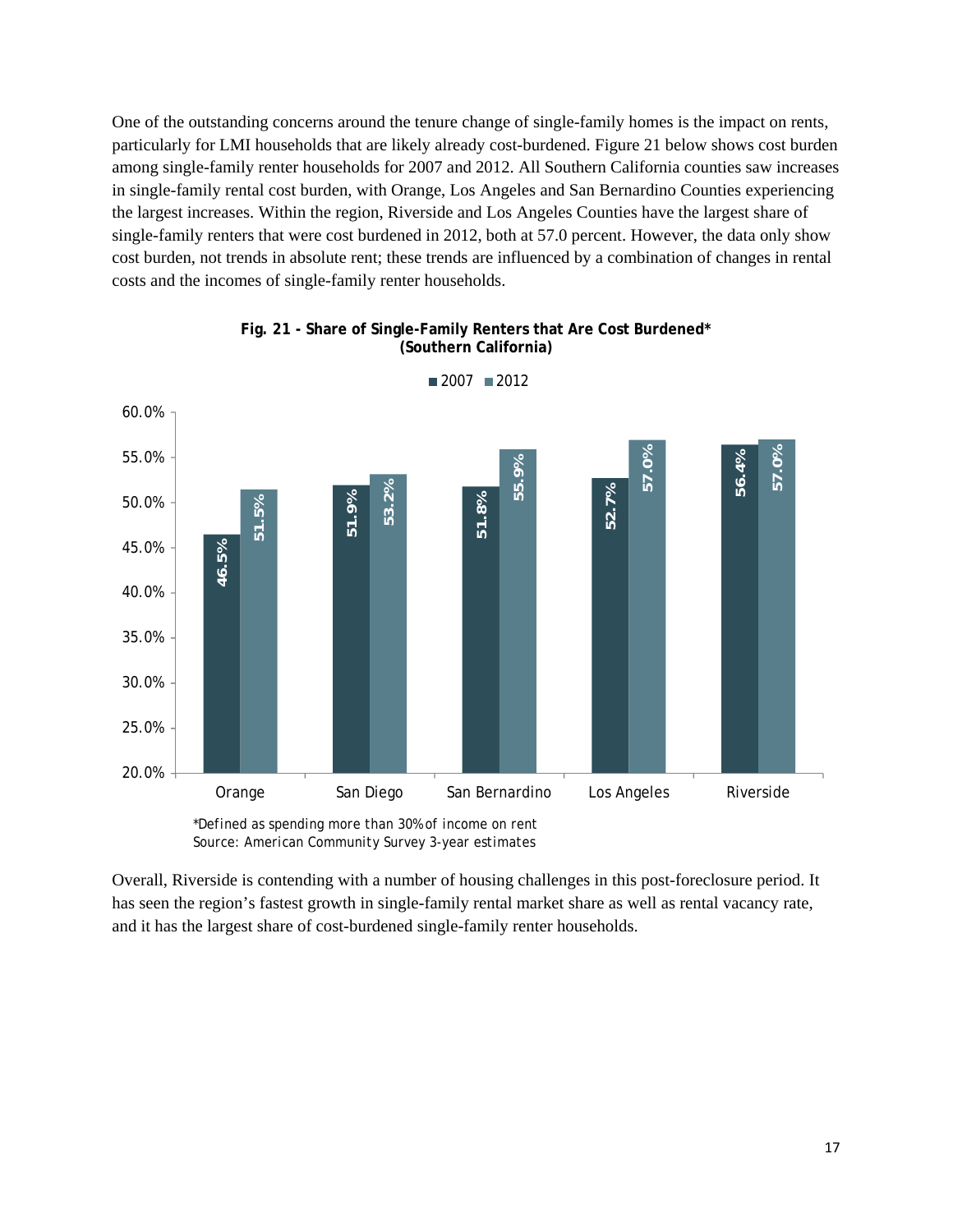# **NEVADA**





As seen in Figure 22, single-family units made up a growing share of the rental housing stock in Nevada. In 2007, single family units and rentals with 5-19 units had similar shares of the market, around 34 percent. However, by 2012, the share of single family rentals had increased to 40.8 percent, while the share of 5-19 unit rentals had decreased to 27.0 percent. Figure 23 shows this change in rental market share from 2007 to 2012, demonstrating that single-family rentals experienced the largest relative growth of 6.2 pp, while the next largest growth was in rentals with 20 or more units, which grew in market share by 1.6 pp.

*Note: Other includes mobile home, RV, boat, van, etc. Source: American Community Survey, 1-year estimates* 



#### **Fig. 23 - Change in Rental Market Share by Units in Structure 2007 vs. 2012 (Nevada)**

*Note: Other includes mobile home, RV, boat, van, etc. Source: American Community Survey, 1-year estimates*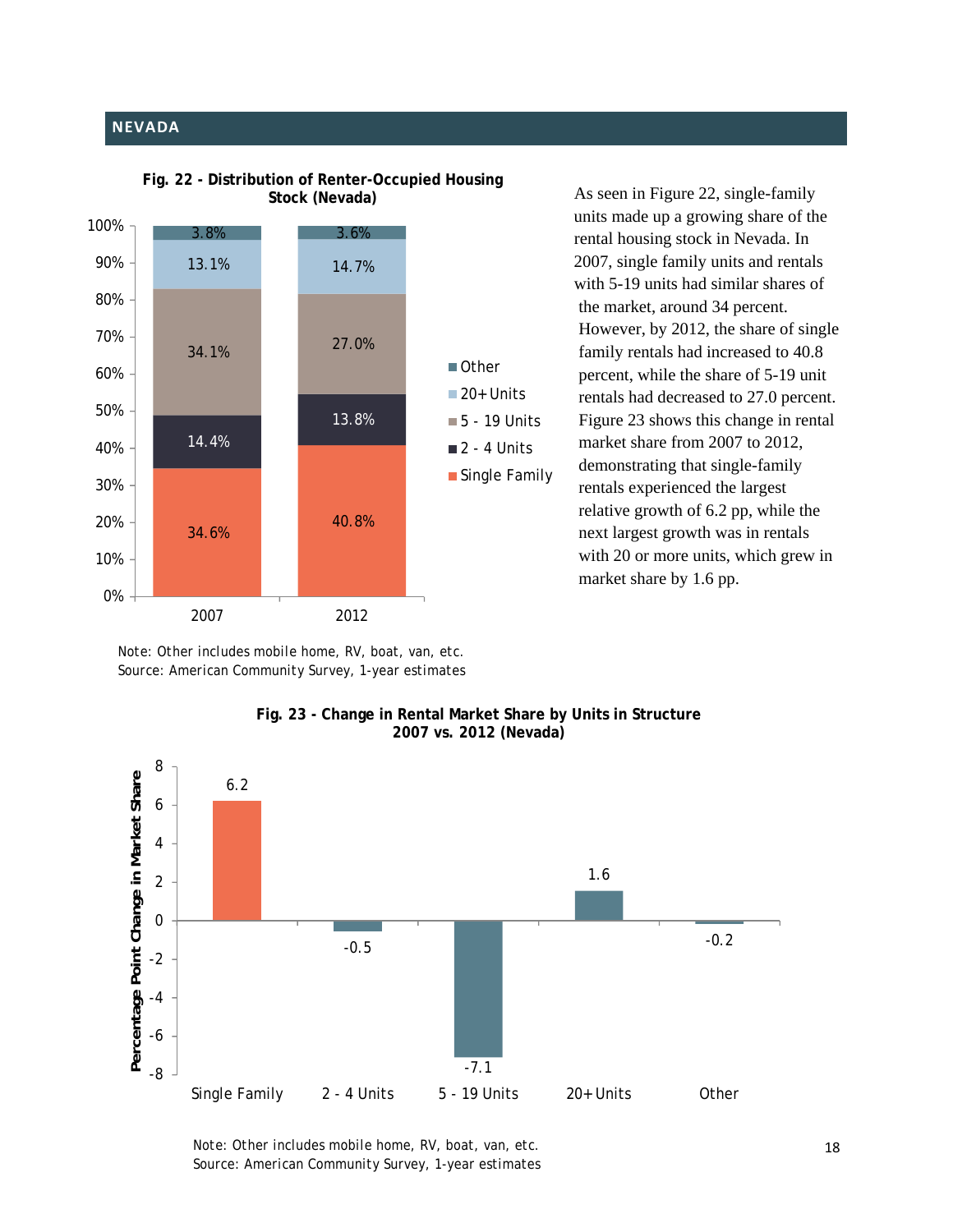According to the 2010 Census, 72.3 percent of the state's population lived in Clark County (which includes the Las Vegas metro area), while Washoe (which includes the Reno metro area) had the next largest share at 15.6 percent. Thus, many of the state level trends are driven by what's happening in Southern Nevada. In 2012, single-family homes made up 38.5 percent of all rental units in Clark and 37.2 percent in Washoe. This represents market share increases of 7.9 pp and 7.7 pp in Washoe and Clark Counties, respectively, as seen in Figure 24 below. In Clark County, the overall number of owneroccupied single-family homes declined 1.9 percent while the number of renter-occupied single-family homes increased 59.7 percent. In Washoe, the number of owner-occupied single-family homes declined 0.2 percent while the number of renter-occupied single-family homes increased 50.3 percent.



**Fig. 24 - Change In Market Share of Single-family Renter-occupied Housing, 2007 to 2012 (Nevada)** 

*Source: American Community Survey 3-year estimates*

Nevada was hard-hit by the foreclosure crisis and Clark County struggled with a particularly high foreclosure rate, as seen below in Figure 25. At its peak in January 2011, Clark County's foreclosure rate was 9.6 percent, compared to Washoe County's peak of 5.8 percent in December 2010. From 2007 to 2012, Clark County saw a 3.7 percent decline in the number of owner-occupied housing units, but a 21.1 percent increase in the number of renter-occupied housing units.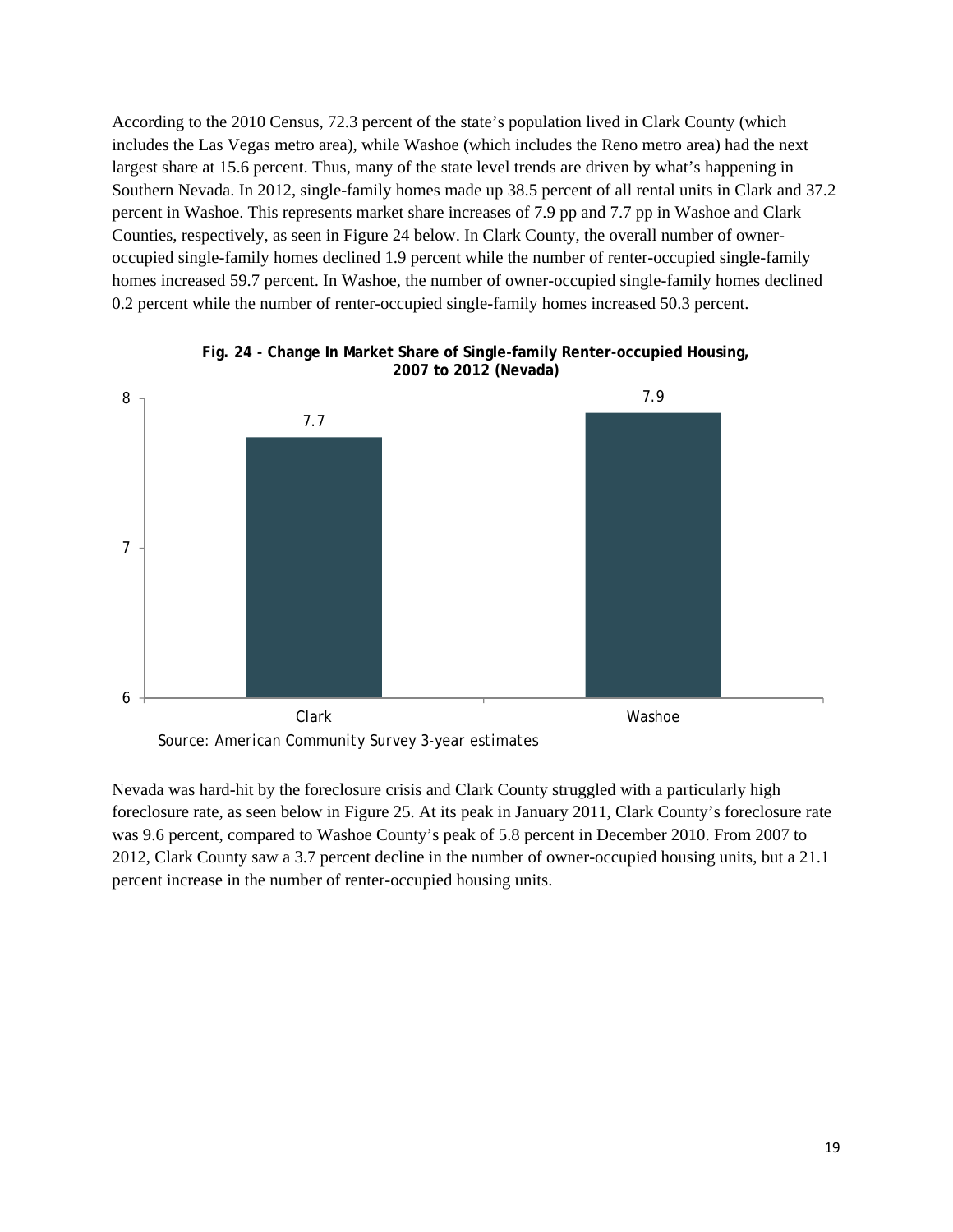

The rental vacancy rate decreased in Clark and Washoe Counties from 2007 to 2012, as seen below in Figure 26. The rental market tightened considerably in Clark County, with the rental vacancy rate falling three percentage points from 2007 to 2012, compared to a decrease of 1.2 percentage points in Washoe County. These figures represent vacancies across all rental unit types.



**Fig. 26 - Rental Vacancy Rate (Nevada)**

*Source: American Community Survey 3-year estimates*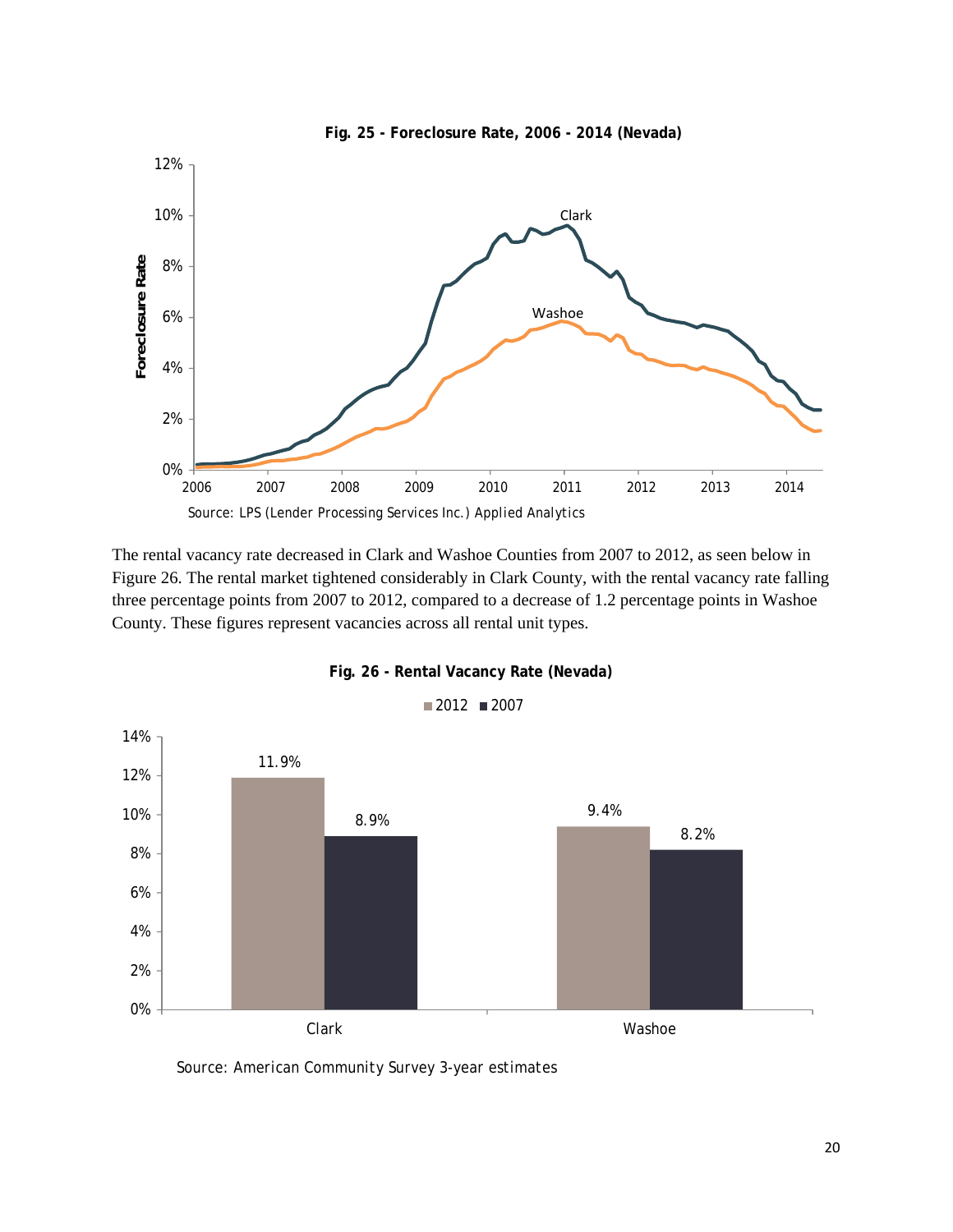One of the outstanding concerns around the tenure change of single-family homes is the impact on rents, particularly for LMI households that are likely already cost-burdened. Figure 27 below shows cost burden among single-family renter households for 2007 and 2012. In Clark County, the share of single-family renters that are cost burdened increased 2.1 pp. Washoe County experienced a relatively greater increase in the share of single-family renters that are cost burdened, growing from 42.5 percent in 2007 to 49.1 percent in 2012. The ACS does not break out rental costs by unit size, so we can only observe gross median rent across all types of rentals. Gross median rent in Clark increased from \$973 in 2007 to \$992 in 2012, an increase of 2.0 percent. Gross median rents in Washoe increased from \$879 in 2007 to \$893 in 2012, an increase of 1.6 percent.



**Fig. 27 - Share of Single-Family Renters that Are Cost Burdened\* (Nevada)**

 $2007$  2012

*\*Defined as spending more than 30% of income on rent Source: American Community Survey 3-year estimates* 

Overall, Clark and Washoe are both experiencing shifts in their rental housing landscape, with singlefamily homes growing in rental market share. In both counties, the number of single-family rentals increased over 50 percent between 2007 and 2012. At the same time, the share of single-family renters that are cost burdened grew in both areas, with Washoe experiencing a more rapid increase.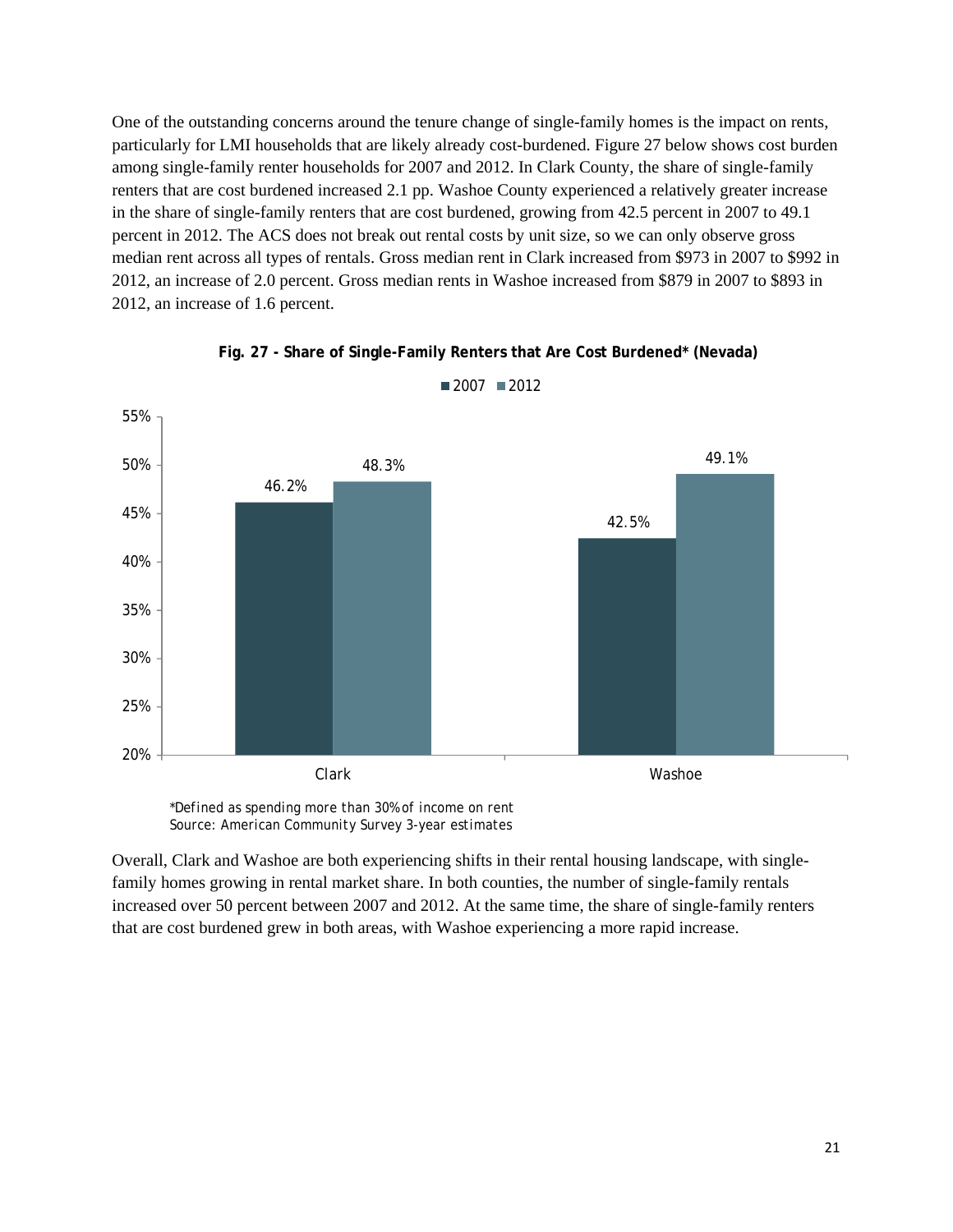## **CONCLUSION**

Across the  $12<sup>th</sup>$  District, single-family homes are accounting for a growing share of the rental housing stock, as homes shift from being owner-occupied to renter-occupied. Investor activity has played an important role in this tenure shift, and given the concentration of distressed sales in lower-income neighborhoods, this trend has important community development implications. These include concerns around property maintenance, rental affordability, neighborhood stabilization, and the crowding out of potential first-time homebuyers.

While this Research Brief helps us understand where this tenure shift is taking place, determining the ongoing impact of this activity requires deep understanding of a variety of local forces. For example, according to research from the Local Initiatives Support Corporation, in Phoenix, investors played an important role in absorbing the oversupply of single-family homes, which helped stabilize prices and reduce vacant and abandoned properties.<sup>11</sup> However, the expansion of single-family rental inventory in Phoenix has weakened economic conditions for multifamily rentals, as tenants are able to rent larger homes for about the same price as a smaller apartment. These observations are unique to the Phoenix market and the ongoing impact will be influenced by additional local demographic and political factors, such as stagnant population growth and immigration policy. In the same way, the impact of this tenure shift among single-family homes will likely vary significantly across different regions. Mitigating the potentially negative effects of this trend will require local policymakers and community development organizations to work together and find ways to positively engage with rental property owners.

Given the growth of single-family rentals in many markets, it is imperative that strong public policies play a role in promoting neighborhood stabilization and protecting renters. Allan Mallach, a senior fellow at the Brookings Institution and the Center for Community Progress, provides a regulatory framework for local governments to oversee the use of rental property, which includes five key elements: keeping track of landlords and properties; establishing minimum property condition and maintenance standards; enforcing property standards over time; covering regulatory costs; and imposing penalties for failure to comply with regulations.<sup>12</sup> He also suggests affirmative measures for encouraging positive landlord behavior, such as training programs and financial incentives.

In addition, nonprofit organizations are testing and refining innovative approaches to promoting neighborhood stabilization, such as incorporating social enterprises into the redevelopment and management of single-family rental homes, or the potential of rental, lease-purchase, and ownership tenure strategies for affordable housing serving LMI households.13 However, the challenges of financing and operating scattered-site rental housing have limited nonprofits' ability to acquire and manage singlefamily homes for rental at scale.

*Community Development Investment Review*. Volume 9, Issue 2, December 2013. Available at http://www.frbsf.org/community-development/publications/community-development-investmentreview/2014/february/neighborhood‐stabilization‐issue/

 $11$  Alan Mallach. Meeting the Challenge of distressed Property Investors in America's Niehgobhorhoods. Local Initiatives Support Corporation. Available at http://stablecommunities.org/sites/all/files/library/1228/distressed-property-investors-mallach.pdf<br>12 Ibid.<br>13 Federal Reserve Bank of San Francisco. Innovations in Neighborhood Stabilization: Re